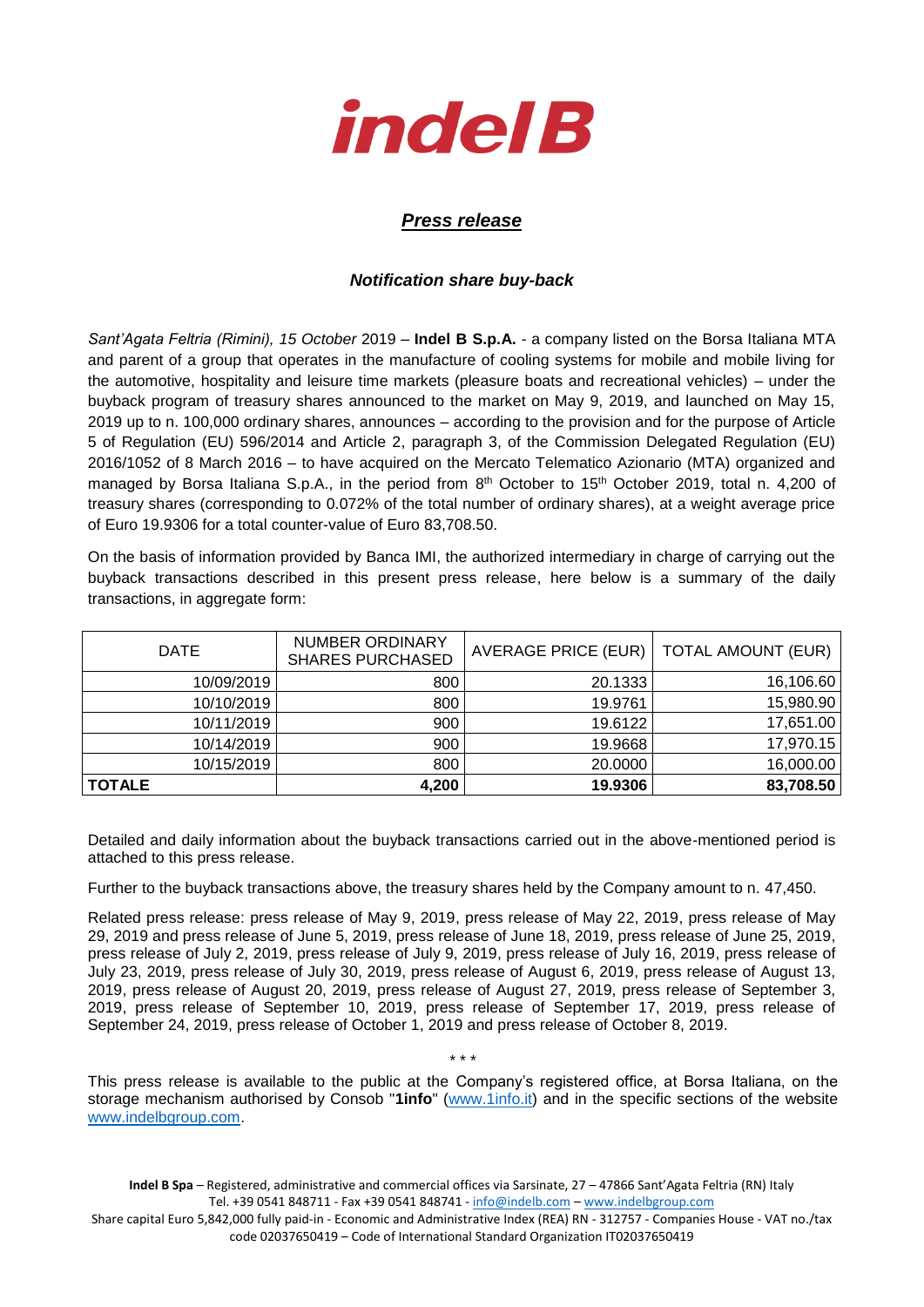*Indel B S.p.A. is a company listed on the MTA segment of the Italian stock exchange and is controlled by AMP.FIN S.r.l., in turn held entirely by the Berloni family. Indel B S.p.A. heads an important Group that operates worldwide and has been active for the last 50 years in the mobile cooling sector applicable to the Automotive, Leisure time and Hospitality cooling segments. The Group also operates in mobile climate control, with specific reference to the Automotive market, represented by commercial vehicles, minibuses, ambulances, agricultural and earth-moving machinery, and in the Cooling Appliances sector, which mainly comprises cellars for storing wine and small refrigerators for storing milk. The company has a market cap of approximately Euro 117 million.* 

## **Contact details**

| INDEL B                       | <b>POLYTEMS HIR</b>            | FAST-COM                       |
|-------------------------------|--------------------------------|--------------------------------|
| Controller & IR               | IR and Financial Disclosures   | <b>Media Relations</b>         |
| Consuelo Vagnini              | Bianca Fersini Mastelloni      | Paolo Santagostino             |
| +39 0541 848 855              | +39 06.69923324; +39 336742488 | +39 349 3856585                |
| consuelo. vagnini @indelb.com | b.fersini@polytemshir.it       | paolo.santagostino@fast-com.it |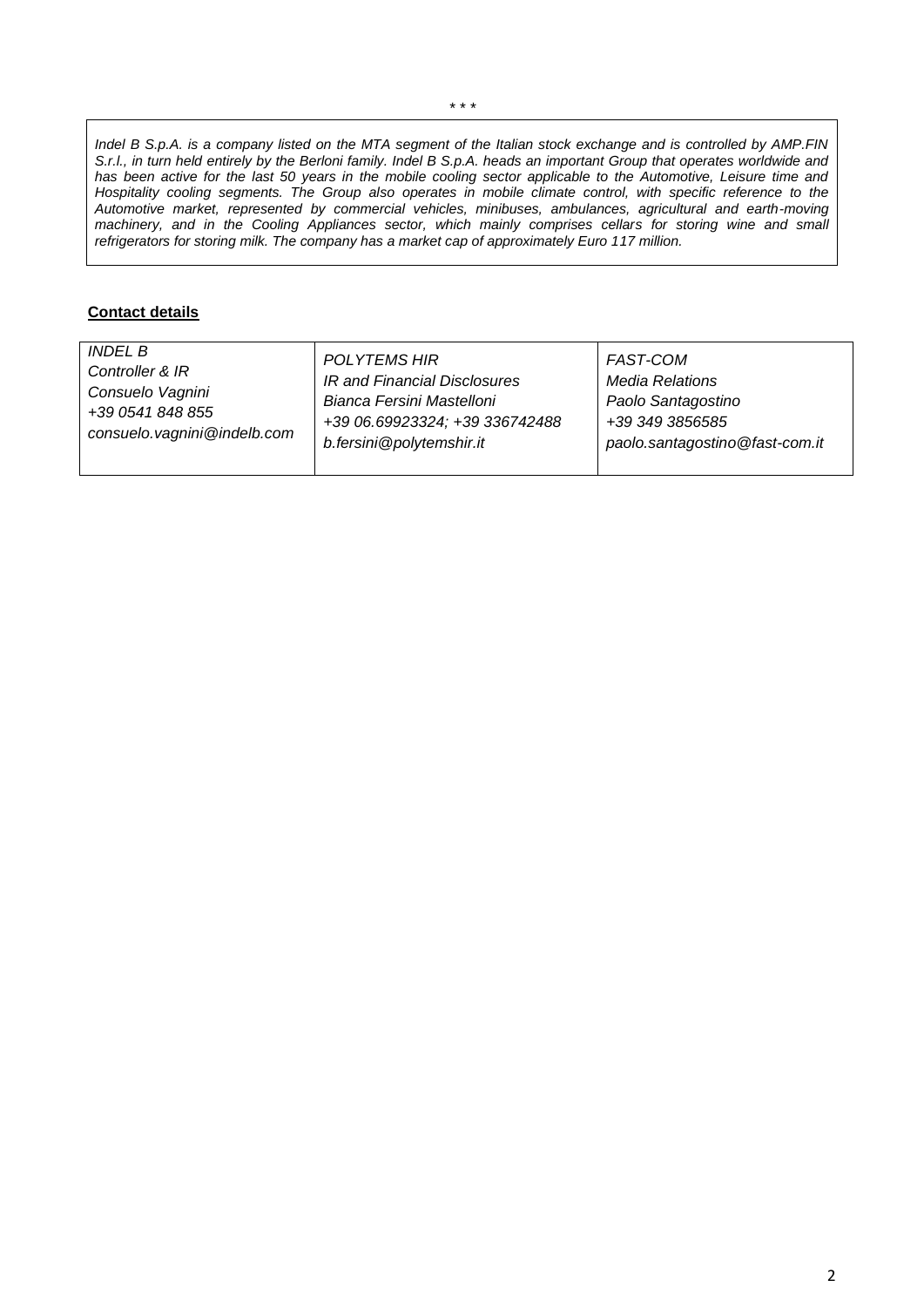## **Attached**

| <b>Fill Date</b> | <b>Fill Time</b> | <b>Fill ID</b>     | <b>Fill Qty</b> | <b>Fill Price</b> |
|------------------|------------------|--------------------|-----------------|-------------------|
|                  |                  |                    |                 |                   |
| 09/10/2019       | 14:47:18         | A6d9feCZZ          | 68              | 20,1              |
| 09/10/2019       | 14:47:18         | A6d9feCZY          | 250             | 20,2              |
| 09/10/2019       | 13:50:01         | A6d9feBZf          | 15              | 20,1              |
| 09/10/2019       | 13:44:45         | A6d9feBTI          | 33              | 20,2              |
| 09/10/2019       | 13:44:35         | A6d9feBT7          | 17              | 20,1              |
| 09/10/2019       | 13:24:42         | A6d9feB8T          | 12              | 20                |
| 09/10/2019       | 11:15:41         | A6d9fe8L9          | 100             | 20                |
| 09/10/2019       | 11:12:22         | A6d9fe8C4          | 43              | 20                |
| 09/10/2019       | 10:41:00         | A6d9fe7F5          | 12              | 20                |
| 09/10/2019       | 10:41:00         | A6d9fe7F4          | 100             | 20,1              |
| 09/10/2019       | 09:24:32         | A6d9fe4u2          | 150             | 20,2              |
|                  |                  |                    |                 |                   |
| 10/10/2019       | 16:25:02         | A6o2IRXGC          | 100             | 20                |
| 10/10/2019       | 16:02:17         | A6o2IRWSK          | 18              | 20                |
| 10/10/2019       | 15:26:21         | A6o2lRV5k          | 82              | 19,95             |
| 10/10/2019       | 10:58:09         | A6o2IRPsv          | 100             | 19,95             |
| 10/10/2019       | 10:12:40         | A6o2IROjy          | 200             | 19,9              |
| 10/10/2019       | 10:12:40         | A6o2IROjx          | 200             | 20                |
| 10/10/2019       | 09:57:19         | A6o2IROI3          | 100             | 20,1              |
|                  |                  |                    |                 |                   |
| 11/10/2019       |                  | 14:51:10 A6yvrEp4s | 45              | 19,75             |
| 11/10/2019       | 14:47:38         | A6yvrEowV          | 100             | 19,75             |
| 11/10/2019       | 14:31:56         | A6yvrEobP          | 50              | 19,75             |
| 11/10/2019       | 14:31:33         | A6yvrEoaa          | $\,$ 5 $\,$     | 19,75             |
| 11/10/2019       | 14:23:38         | A6yvrEoMw          | 30              | 19,7              |
| 11/10/2019       | 14:23:25         | A6yvrEoMp          | 100             | 19,7              |
| 11/10/2019       |                  | 13:08:55 A6yvrEmQ3 | 4               | 19.6              |
| 11/10/2019       | 11:40:36         | A6yvrEjzi          | 46              | 19,6              |
| 11/10/2019       | 11:40:36         | A6yvrEjzj          | 200             | 19,6              |
| 11/10/2019       | 09:34:59         | A6yvrEfkn          | 120             | 19,5              |
| 11/10/2019       | 09:33:02         | A6yvrEfhU          | 56              | 19,5              |
| 11/10/2019       | 09:20:33         | A6yvrEfEO          | 144             | 19,5              |
|                  |                  |                    |                 |                   |
| 14/10/2019       | 17:00:50         | A7VYnI5PQ          | 120             | 20                |
| 14/10/2019       | 17:00:47         | A7VYnI5PO          | 103             | $20\,$            |
| 14/10/2019       | 16:59:58         | A7VYnI5Np          | 36              | 20                |
| 14/10/2019       | 16:59:50         | A7VYnI5NU          | 44              | 20                |
| 14/10/2019       | 16:58:58         | A7VYnI5Lj          | 97              | 19,95             |
| 14/10/2019       | 16:58:14         | A7VYnI5Jm          | 200             | 19,95             |

**Indel B Spa** – Registered, administrative and commercial offices via Sarsinate, 27 – 47866 Sant'Agata Feltria (RN) Italy Tel. +39 0541 848711 - Fax +39 0541 848741 - [info@indelb.com](mailto:info@indelb.com) – [www.indelbgroup.com](http://www.indelbgroup.com/)

Share capital Euro 5,842,000 fully paid-in - Economic and Administrative Index (REA) RN - 312757 - Companies House - VAT no./tax code 02037650419 – Code of International Standard Organization IT02037650419